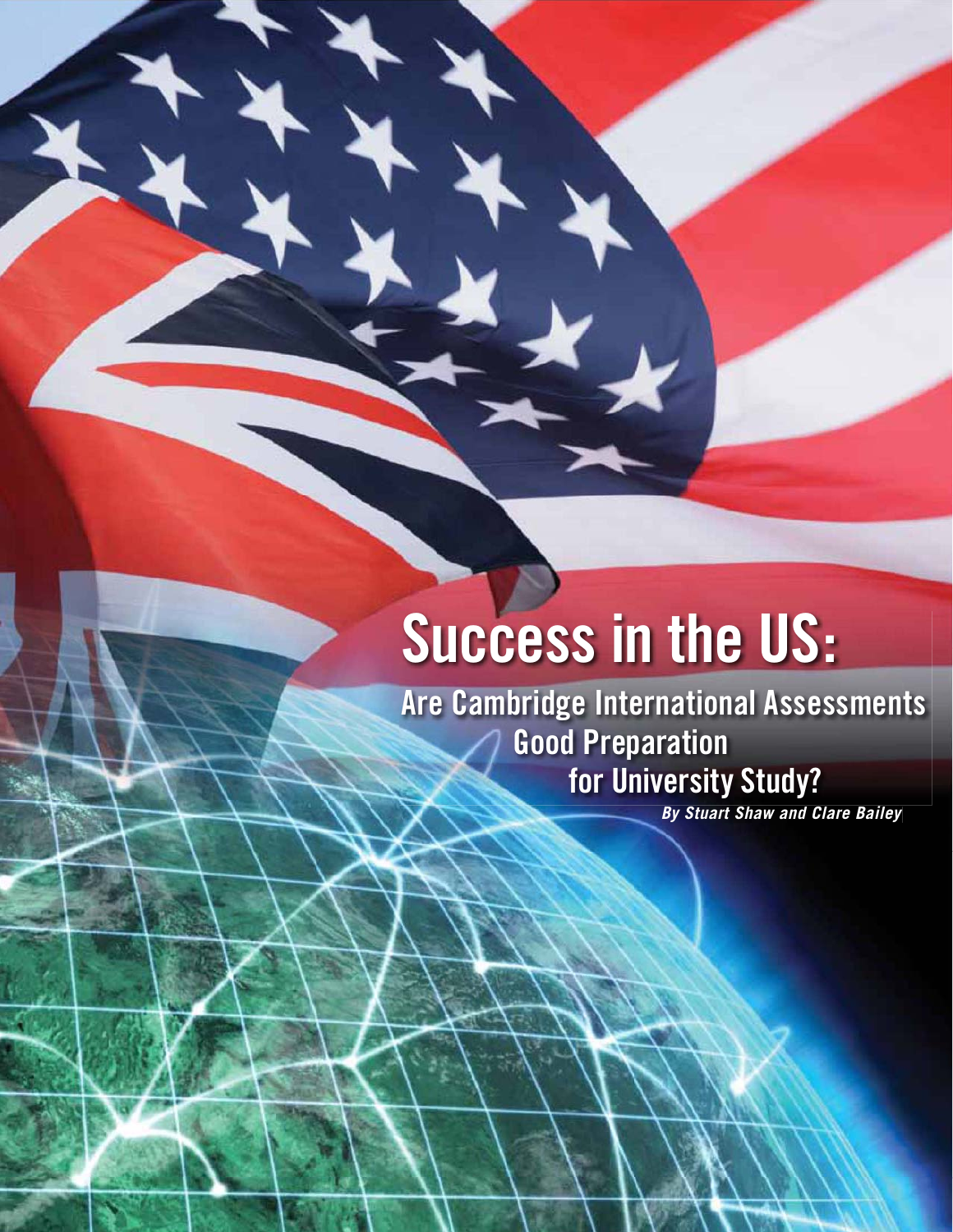#### **Introduction**

**This article focuses on the research being conducted by University of Cambridge International Examinations (Cambridge) to ensure that its international assessments prepare students as well as Advanced Placement and International Baccalaureate for continued studies in colleges and universities. The primary purpose of the research is to highlight the predictive validity of Cambridge examinations and other students' characteristics to predict preparedness for and continued academic success at US universities. Predictive validity is a measurement of how well a test predicts future performance and entails the comparison of test scores with some other measure for the same candidates taken some time after the test (see Anastasi 1988, Alderson, et al. 1995). For tests that are used for university selection purposes it is vital to demonstrate predictive validity.**

The research reported here uses data collected from three years' worth of students enrolled at Florida State University (FL). The data include information about each student's performance at high school, ethnicity, gender, and first-year Grade Point Average (GPA). Multilevel modelling has been applied to the data using the statistical software package MLwiN to investigate the relationships between the variables, and in particular to determine which are the best indicators of academic success at university while taking into account the effects of individual high schools.

#### **High School Acceleration Programs**

Advanced Placement (AP) has been a staple in US education for more than 50 years. Designed to promote excellence in secondary education, the program desires to allow motivated students to work at their optimum capability. Nearly 1 million US students now take at least one AP exam during their secondary careers. As Harvard (MA), Yale (CT) and Princeton (NJ) Universities were active participants in the study that led to the creation of AP, the acceptance of this credential is nearly universal among American universities.

In the late 1960s the International Baccalaureate (IB) was founded. While initially established as a single program for internationally mobile students, the program has flourished throughout the world, but nowhere greater than in the United States. By 2005 over 1,000 secondary schools in North America offered the IB curriculum. The IB had to work diligently to have US universities provide recognition similar to that provided to AP.

Cambridge provides international qualifications for five to 19-yearolds. While Cambridge has been offering examinations for 150 years, it is relatively new in offering its curriculum in the United States. The four-year Cambridge curriculum and exams leading to an Advanced International Certificate of Education (AICE) Diploma were introduced in Florida's Bay High School a little more than 15 years ago. Cambridge is experiencing the same curve of recognition as IB experienced in the 1970s and 1980s.

## **The Cambridge Acceleration Program**

Cambridge offers the International General Certificate of Secondary Education (IGCSE), which is a two-year qualification aimed at 14- to 16-year-olds. Cambridge IGCSE encourages learner-centered and inquiry-based approaches to learning. It has been designed to develop learners' skills in creative thinking, inquiry and problem-solving, giving learners a sound preparatory basis for the next stage in their education. More than 70 subjects are available for study, and schools may offer any combination of these subjects. In some IGCSE subjects, there are two course levels, known as the Core Curriculum and the Extended Curriculum. The Extended Curriculum includes the material from the Core Curriculum, as well as additional, more advanced material.

Cambridge also offers the international Advanced Subsidiary (AS)/ Advanced (A) Level which is a two-year international qualification aimed at the 16–18 age range and is intended to follow the IGCSE. The A-Level courses are designed to be flexible, and can be structured in a variety of ways:

**Option 1:** Candidates can take all papers of the Cambridge International A Level course in the same examination session, usually at the end of the second year of study.

**Option 2:** Candidates can take a "staged" assessment route taking the Cambridge International AS Level in one examination session and completing the final Cambridge International A Level at a subsequent session. (The staged assessment route is not possible in all subjects. For example, the outcomes awarded for Cambridge International AS Level language syllabi cannot be carried forward to Cambridge International A Level).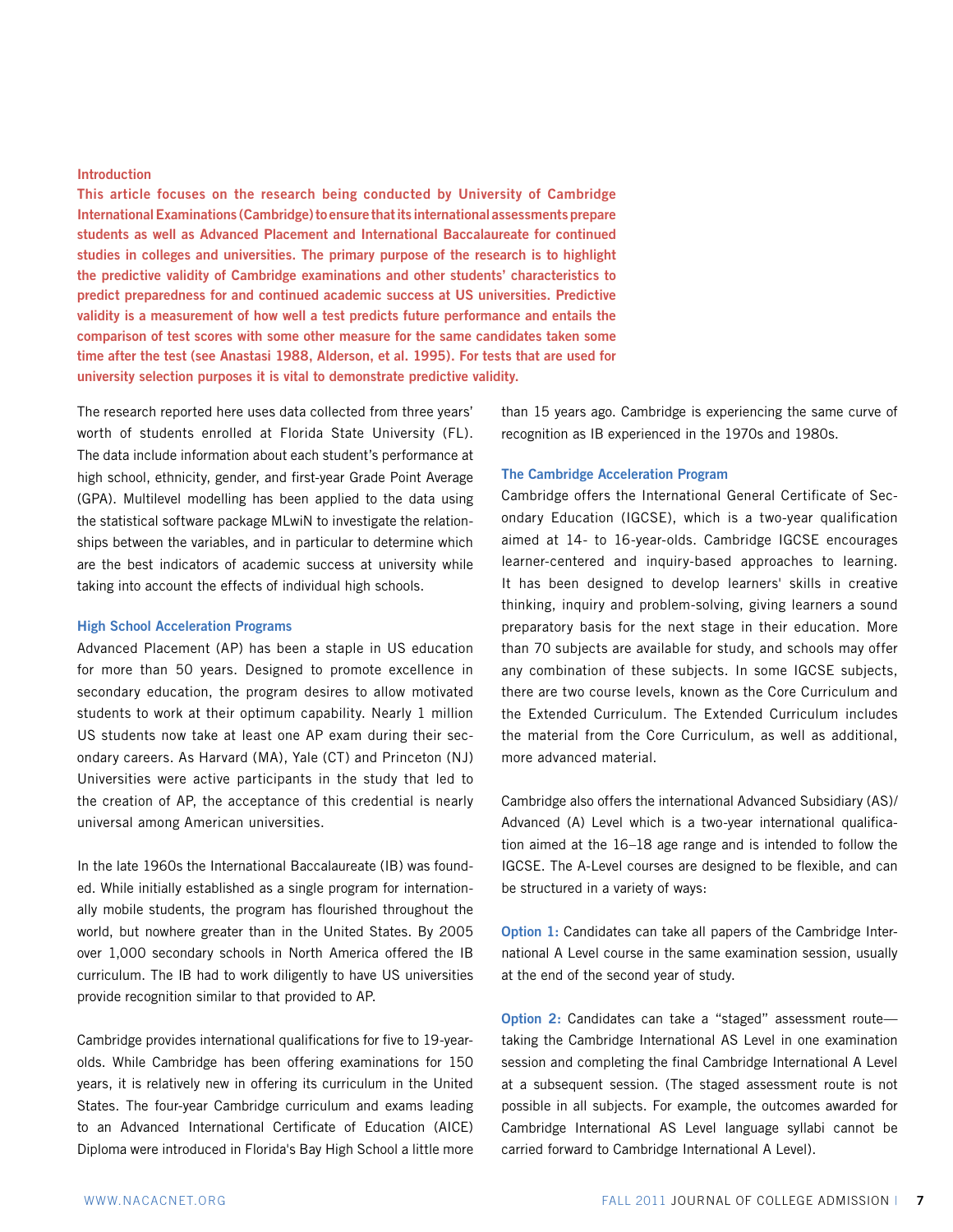

Given the increase in the number of applications for admission to colleges and universities for the limited number of seats in freshmen classes, students and universities in the US must consider all available indicators for success in higher education. **Option 3:** Candidates can take the Cambridge International AS Level only, either at the end of a oneyear or two-year course. The Cambridge International AS Level syllabus content is half a Cambridge International A Level program.

Cambridge awards a Cambridge AICE Diploma to students who have passed a prescribed number of subject examinations at A level and/or the AS level. To qualify for a Cambridge AICE Diploma, students must pass at least one examination from each of three subject groups to include mathematics and sciences, languages (both foreign and first), and arts and humanities. In the US, Cambridge International AS and A level examinations are sometimes referred to as "Cambridge AICE" or "AICE" examinations. Students passing AS and A level examinations may be awarded entry-level or intermediary-level university course credit by examination or advanced standing at US colleges and universities.

For the benefit of readers who may not be familiar with the UK secondary school and university system, we include a tabulated comparison of secondary education in the UK and the US as an appendix on page 16.

#### **High School Indicators for Success**

Given the increase in the number of applications for admission to colleges and universities for the limited number of seats in freshmen classes, students and universities in the US must consider all available indicators of success in higher education. There are many ways students can gain recognition to contribute towards their university application. The standard high school exam in the US is the SAT (formerly known as the Scholastic Aptitude Test) although in some states an alternative, the ACT (American College Testing), is more popular. (Concordance tables are published to find equivalences so that SAT scores can be used for the minority of students who take the ACT). In this article we are studying students in Florida, where the majority take the SAT exam. Although standardized test scores have varying significance in the admission decisions of all students who qualify for admission at universities in the US, all potential US university students must submit results of college entrance exams, either SAT or ACT, in order for an application to be considered complete in many universities. In addition to this, students can choose to take other exams, such as those that are part of the IB, the AP or Cambridge's International A level program, AICE.

The College Board encourages universities to use SAT and high school grades when making admission decisions. However, high school grades are not necessarily a good means of comparing students' experiences and achievements at university. This is because high school grades reflect the standards and quality of a particular school or schooling system. These standards differ according to school area or region (e.g., urban or rural) and even individual schools. Moreover, inter-school effects are not always reflected in high school grades (Burton and Ramist 2001).

The primary purpose of the SAT is to measure a student's potential for academic success in college. In this context, a number of studies that attest to the predictive validity of the SAT have been undertaken. (For a useful summary relating to the predictive utility of SAT, ACT and high school GPA (HSGPA) as indicators of university success see Cohn, et al. 2004).

Cohn, Manion and Morrison (2004) used SAT scores, HSGPA and high school class rank to determine how well these predict college GPA. Data were collected from 521 students enrolled on Principles of Economics at the University of South Carolina in 2000 and 2001. They examined the frequency distribution of key variables and regression analysis (no multilevel model), with students grouped according to gender and race. It was found that having a SAT score of more than 1,100 (out of a possible 1600) and a class rank of more than 70 gave a predicted college GPA of around 3.0.

A large-scale national validity study of the revised SAT (incorporating an additional section in writing and minor changes in content to the verbal and mathematics sections) was undertaken by Kobrin, Patterson, Shaw, Mattern, and Barbuti (College Board, 2008). Their studies were based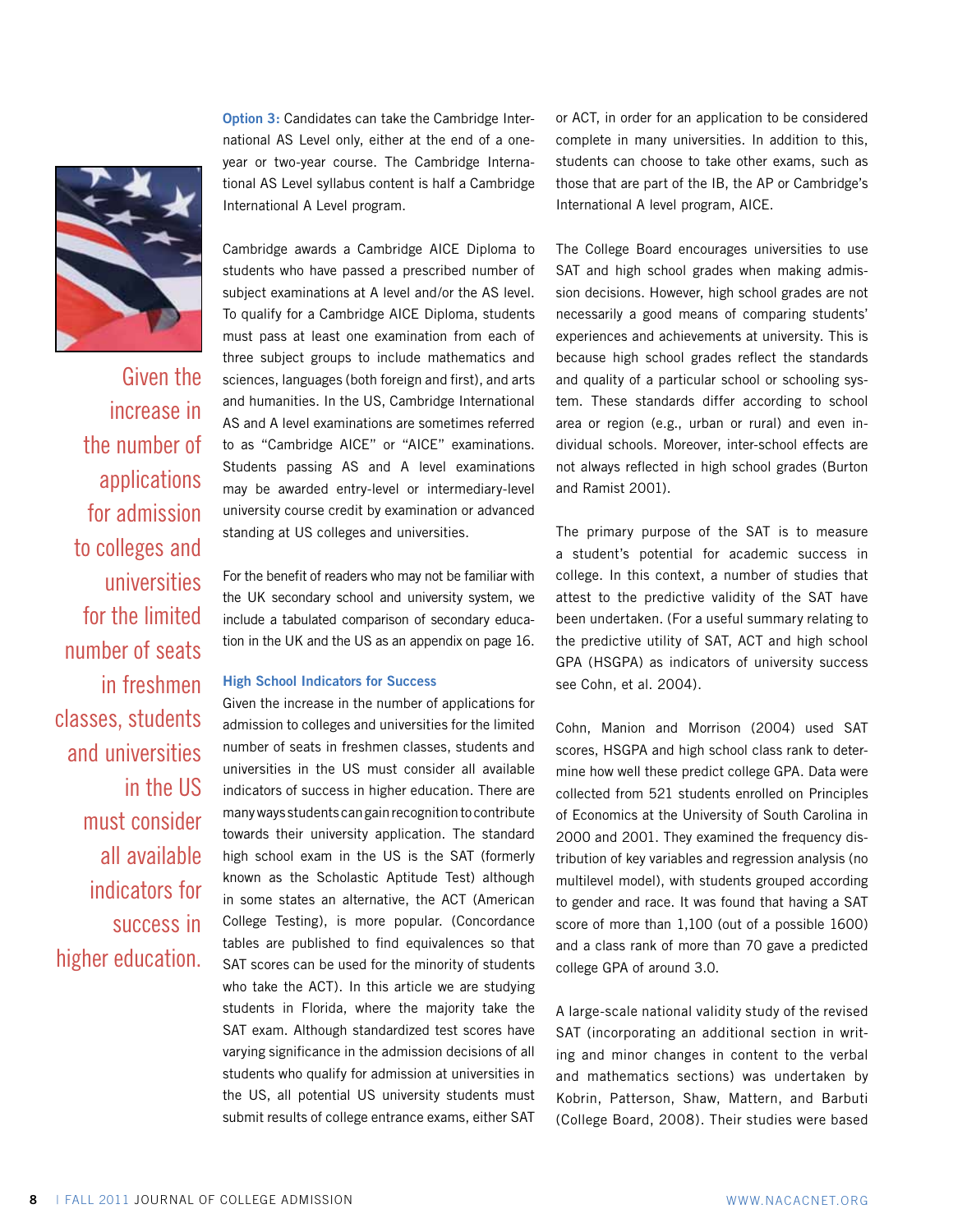on data from 150,000 students entering 110 US four-year colleges and universities in the fall 2006 and completing their first year of college in May/June 2007. The writing section was shown to be the single most predictive section of the test for all students. The analyses also found the writing section to be the most predictive across all minority groups. The studies also revealed that:

- SAT is a strong predictor of how students perform in their first year at university
- SAT is a stronger predictor than high school grades for all minority groups (African American, Hispanic, American Indian, and Asian)
- the recently added writing section is the most predictive of the three SAT sections.

Culpepper and Davenport (2009) studied a sample of 32,103 first-year students who were enrolled in one of 30 colleges or universities in 1995. They compared the attainment of students from different racial/ethnic backgrounds, and found that an African-American student with the same HSGPA, SAT or ACT score as a white student was likely to have a lower college GPA.

However, not all studies have produced evidence that the SAT identifies the students most likely to succeed at university. Lenning (1975) carried out three studies to determine whether ACT was as good a predictor of college grades as SAT for highly-selective institutions. Although only three such institutions were studied, they found that ACT scores could be at least as predictive, and likely more predictive, of college grades at highly selective institutions than SAT scores.

Noble and Sawyer (1987) considered the ACT scores and HSGPA for students enrolled at 233 institutions across 2812 courses in October 1985. They computed regression statistics for each course. They found that including HSGPA gave a stronger prediction of college GPA.

Noble (1991) conducted a study of 30 colleges, mainly located in central and southern US, with a higher than representative proportion of public colleges. It was found that ACT is a reasonable predictor of college success, and that including HSGPA improves the predictive validity.

A study by Betts and Morrell (1999) also indicated that HSGPA (as well as SAT scores) are significant predictors of university GPA.

## **Methodology and Analysis**

This study takes a case study approach using data from Florida State University (FSU). Denscombe (2003) describes the key characteristics of case study research: spotlight on one instance; in-depth study; focus on relationships and process; natural setting; and multiple sources and methods. (For detailed explanations and discussions of case study research, see Denscombe, 2003; Bell, 2005; Cohen, Manion and Morrison, 2007; and Sharp, 2009).

FSU is a publicly-supported institution located in the state capital of Tallahassee. FSU is a comprehensive, national graduate research university with 40,255 students, 8,557 of whom are graduate students. FSU is home to the National High Magnetic Field Laboratory and the arts program—dance, film, music, and theatre—is widely regarded within the US. Recently FSU added a College of Engineering and a College of Medicine. It also has a College of Law.

#### **Research Hypotheses**

The four principal hypotheses tested in this study may be stated in the following way:

**Hypothesis 1:** Students who follow either the AP or IB or the Cambridge AICE or no credit program achieve differentially on first-year university GPA (given the same SAT scores).

**Hypothesis 2**: The differences in first-year university GPA between males and females vary for students who follow each of the four programs (given the same SAT scores).

**Hypothesis 3:** The differences in first-year university GPA between student ethnic groups vary for students who follow each of the four programs (given the same SAT scores).

**Hypothesis 4:** The differences in first-year university GPA between student ethnic groups and between genders vary for students who follow each of the four programs (given the same SAT scores).

#### **Data and Measurement Issues**

The SAT score (total SAT score, SAT-Tot) has been used as the choice of measure for the high school performance. A point worthy of note is when students take the SAT. If students take the SAT late junior year or early senior year, then any additional acceleration program, may have an effect on their score.

The concept of tertiary level academic success used here is determined by the persistence of a student within the university with a specific GPA. The definition of university GPA employed is based on the accumulation of all previous semesters' work.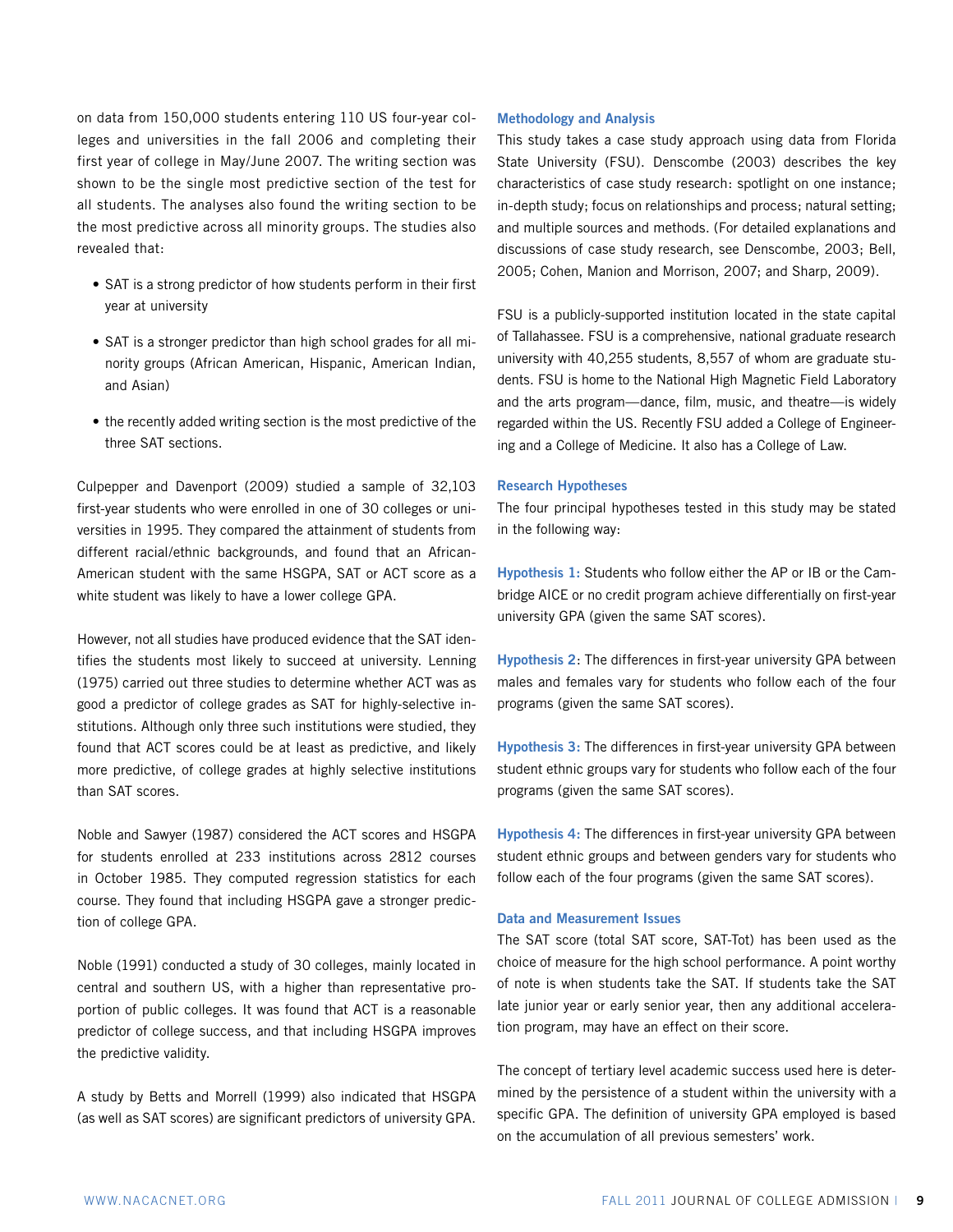To fit the multilevel models we used data based on records of more than 8,500 students who entered FSU during the academic years 2007–2008, 2008–2009 and 2009–2010.

Recognizing how groups of individuals can be nested can help build a more realistic picture, giving insight into where and how effects are happening, and this is what multilevel modelling aims to do…







Column headings for each of the four datasets include: FSU student number, year enrolled, race, gender, FSU GPA, high school GPA, SAT verbal, SAT math, SAT total, ACT (if applicable), high school attended, type of exam program followed (if applicable). The explanatory variables are set out in Table 1.

The four data sets were combined into an overall matrix. The structure of the data, which contain students from (i.e., "nested within") a number of high schools, suggests the use of multilevel models. The multilevel software package MLwiN (Version 2.02 Rasbash, et al. 2005) was therefore used.

**Table 1: Explanatory Variables Definition**

|                           | Generic data requirements                                                                                                                        |  |  |  |  |  |
|---------------------------|--------------------------------------------------------------------------------------------------------------------------------------------------|--|--|--|--|--|
| Variable                  | <b>Explanation</b>                                                                                                                               |  |  |  |  |  |
| FSU student number        | Unique student identifier                                                                                                                        |  |  |  |  |  |
| Race                      | $1 =$ white, 2 = black, 3 = Asian, 4 =<br>Native American, $5 =$ Hispanic,<br>$6 =$ unreported, $7 =$ Native Hawaiian/<br>other Pacific Islander |  |  |  |  |  |
| Gender                    | $M = male, F = female$                                                                                                                           |  |  |  |  |  |
| <b>FSU GPA</b>            | Possible values from 0 to 4                                                                                                                      |  |  |  |  |  |
| High school GPA           | Possible values from 0 to 4 (or in<br>some cases more than 4)                                                                                    |  |  |  |  |  |
| <b>Matriculation year</b> | Year first enrolled at FSU                                                                                                                       |  |  |  |  |  |
| SAT verbal                | SAT score for critical reading<br>component                                                                                                      |  |  |  |  |  |
| SAT math                  | SAT score for math component                                                                                                                     |  |  |  |  |  |
| SAT total                 | <b>Total SAT score</b>                                                                                                                           |  |  |  |  |  |
| <b>ACT</b> composite      | <b>ACT</b> score                                                                                                                                 |  |  |  |  |  |
| High school code          | Local high school identifier                                                                                                                     |  |  |  |  |  |
| Type of credit            | Exam program followed – Cambridge<br>AICE, AP, IB or no credit                                                                                   |  |  |  |  |  |
| <b>Credit hours</b>       | Number of hours credit gained on a<br>college course                                                                                             |  |  |  |  |  |

#### **Multilevel Modelling**

Multilevel modelling is a way of finding a line of regression through different groups, nests or hierarchies of data (unlike standard multiple regression techniques which assume that the observations are independent, which is not the case here). Multilevel modelling takes account of the context in which a variable exists. It is often used in sociological applications because individuals are affected by or defined by the groups they belong to. For example, patients receiving the same treatment for the same condition at different hospitals may experience different patient outcomes; students in different classes or in different schools may obtain different exam results. Recognizing how groups of individuals can be nested can help build a more realistic picture, giving insight into where and how effects are happening, and this is what multilevel modelling aims to do (see Goldstein 2011 or Bryman and Hardy 2009 for a more detailed description of multilevel modelling).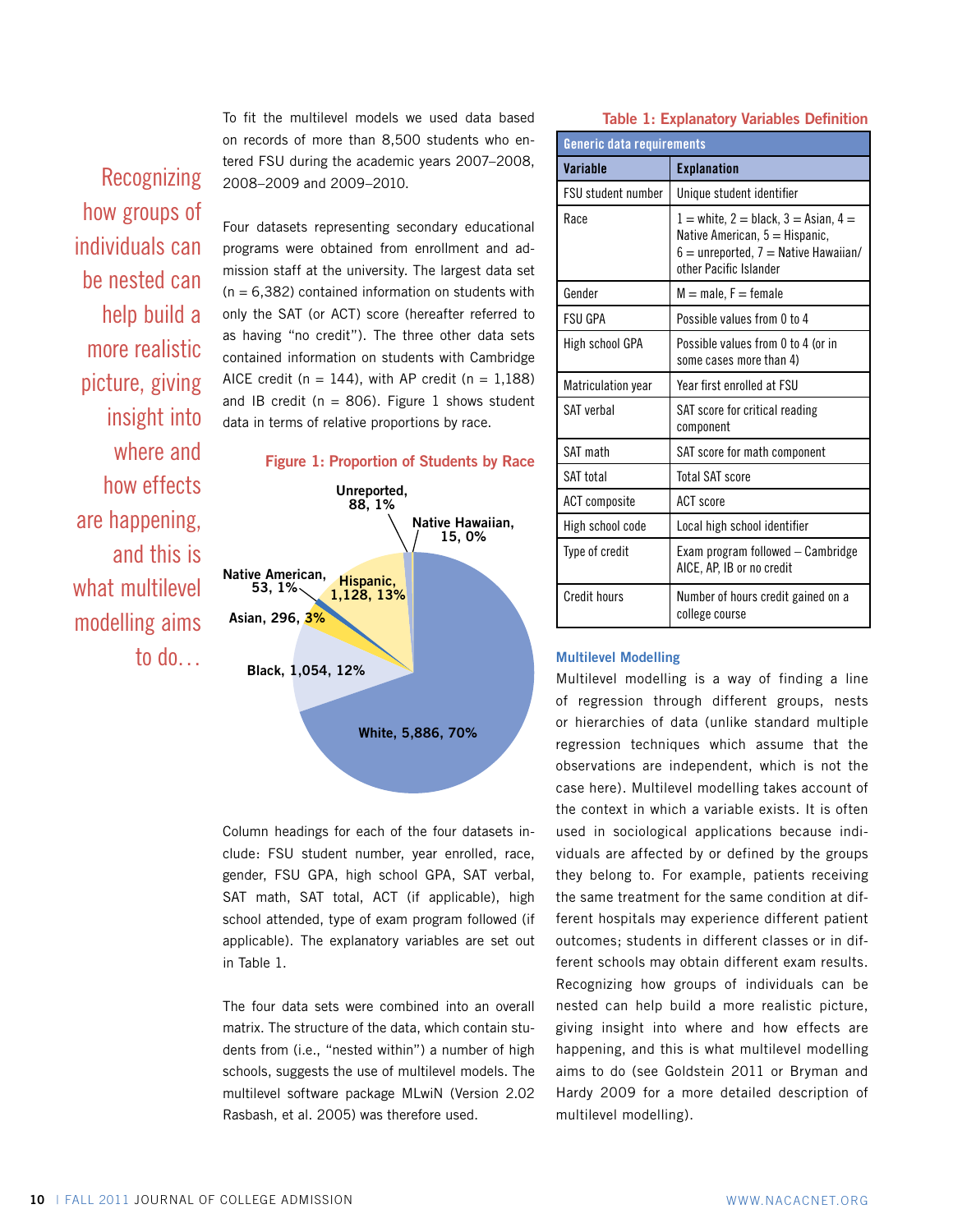

**Figure 2: Scatter plots of the four datasets for each type of exam program, showing SAT-Tot (x-axis) against FSU GPA (y-axis) and the line of regression and r² value.**

Not using a multilevel model as a result of failing to recognize hierarchical structures makes it more likely that a significant difference is reported when in fact the difference is non-significant (i.e., a false positive or type 1 error); standard errors of regression coefficients will be underestimated, leading to an overstatement of statistical significance.

As the outcome variable (FSU GPA scores—first-year examination marks) is continuous, the model fitted was:

$$
\begin{aligned} \mathbf{y}_{ij} &= \beta_{0ij} \mathbf{x}_0 + \beta_i \mathbf{x}_{ij} \\ \beta_{0ij} &= \mathbf{v}_{0j} + \boldsymbol{\epsilon}_{0ij} \end{aligned}
$$

where  $y_{ii}$  is the predicted outcome variable (FSU GPA score) for individual *i* in high school *j*,  $\beta_{0ij}$  is a constant,  $\beta_{_1}$  is the independent contribution of the predictor variable to the dependent variable,  $x_{ii}$ is a predictor variable,  $v_{0i}$  is high school level residual error and  $\varepsilon_{0ii}$ is individual level residual error.

Multilevel models have been used in several predictive studies to take into account the hierarchical structure of educational assessment data. For example, Bell and Dexter (2000) used multilevel modelling to investigate the comparability of IGCSE and GCSE (the UK equivalent of IGCSE) and suggested that a wide between-school variation can make results misleading. However, this is the first study to our knowledge that uses multilevel modelling to compare the predictive validity of different types of high school exam programs in the US.

Figure 2 shows the total SAT scores and the FSU GPA for each student in the dataset according to the exam program followed. It can be seen that there are a number of outliers at the FSU GPA level—students who perform well in their SAT score but who do not do so well in their first year of college. In every case where students exhibit a zero score for their GPA it was noted that these were new students yet to receive a GPA. According to university admission staff, any instances of low GPA scores are representative of underperforming students experiencing academic difficulties. It may be assumed, therefore, that these are special cases which a model could not reasonably predict. Consequently, any student with a GPA of less than 1.0 was excluded from the data set. It should also be noted that most of the student GPAs shown in Figure 2 fall within the two–four range (though this range is wider for "no credit" students). The SAT scores for students with no credit are considerably lower than those of the other three groups.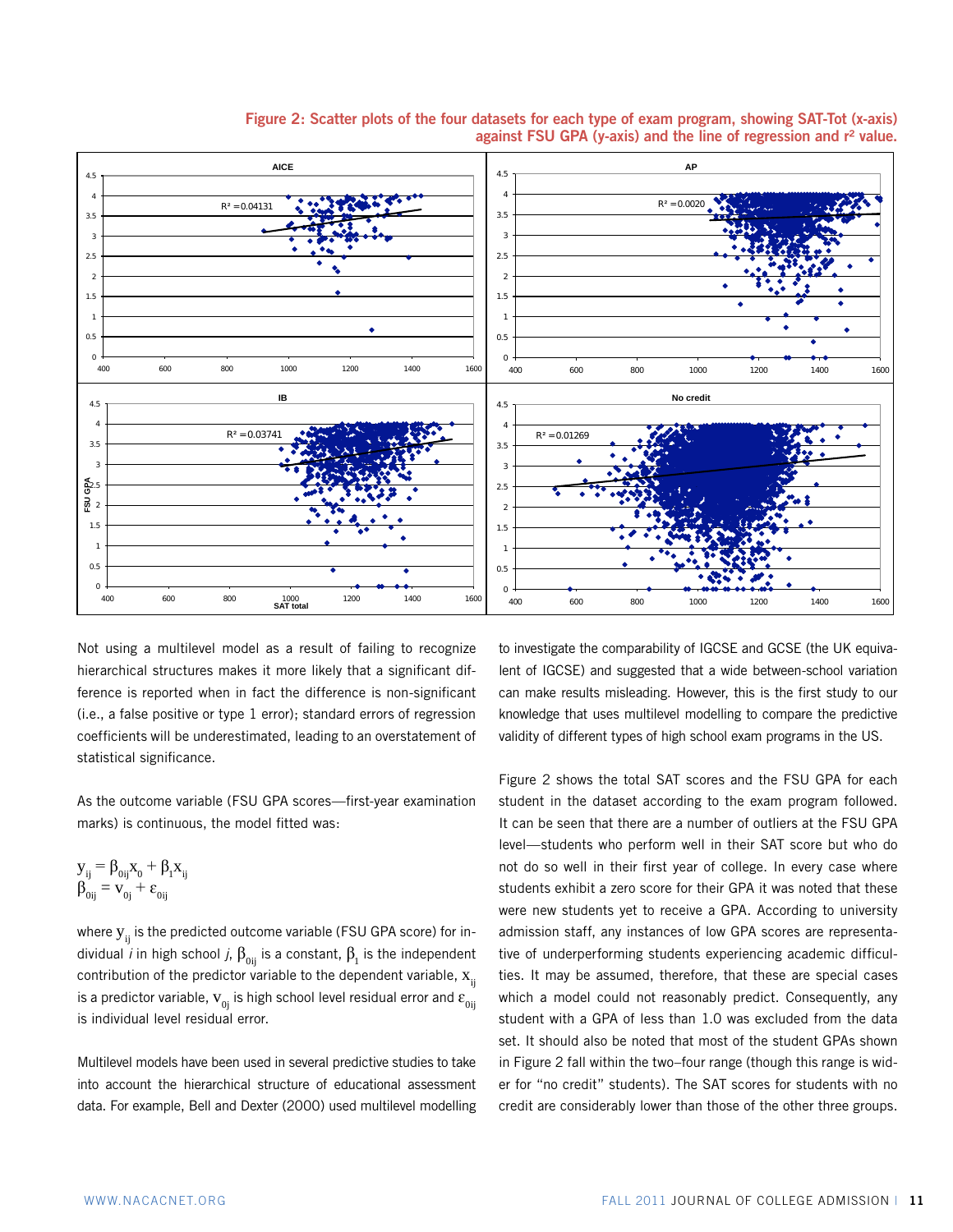## **Findings**

According to university admissions staff, any instances of low GPA scores are representative of underperforming students experiencing academic difficulties. It may be assumed, therefore, that these are special cases which a model could not reasonably predict.

In each of the tables that follow, regression coefficients are statistically significant if they equal twice or more the value of the standard error (shown in brackets). Statistically significant effects are shown in bold type. It should be noted that throughout the analysis school effects appeared to be much smaller than individual-level effects, in other words, there is no statistical difference between schools.

## **Hypothesis 1: Educational Program**

Using the refined dataset (excluding FSU GPA scores less than 1.0 and with the 488, or 5.7 percent of candidates missing SAT-Tot scores replaced with equivalent ACT) the model investigates the factors associated with the course of program study (Table 2a).

## **Table 2a: Effect of Educational Program on FSU GPA**

| <b>Base - Cambridge AICE</b> | <b>Regression Coefficient</b><br>(Standard Error) |  |  |  |
|------------------------------|---------------------------------------------------|--|--|--|
| AP                           | 0.061(0.060)                                      |  |  |  |
| IB                           | $-0.105(0.063)$                                   |  |  |  |
| no credit                    | $-0.478(0.058)$                                   |  |  |  |

A student taking Cambridge AICE is predicted to get, on average, 0.478 higher on their FSU GPA than a student taking no extra exam program. There is some evidence that a student taking Cambridge AICE is predicted to get higher in their FSU GPA than a student taking IB, but because of the smaller sample size of the Cambridge AICE cohort, it is difficult to be certain about this.

The same analysis is performed, but compares the performance of students who have equivalent SAT scores. This is known as 'controlling for SAT score' and gives a more reliable picture as it enables us to focus on the only factors that are affecting the outcome.

Controlling for total SAT score we can see that, given equivalent SAT scores, the Cambridge AICE exam is associated with, on average, 0.142 higher on their FSU GPA than the IB, and 0.389 higher than having no extra credit (Table 2b).

## **Table 2b: Effect of Educational Program (given equivalent SAT scores) on FSU GPA**

| <b>Base - Cambridge AICE</b> | <b>Regression Coefficient</b><br>(Standard Error) |  |  |  |
|------------------------------|---------------------------------------------------|--|--|--|
| AP with SAT                  | $-0.026(0.058)$                                   |  |  |  |
| <b>IB with SAT</b>           | $-0.142(0.060)$                                   |  |  |  |
| no credit with SAT           | $-0.389(0.056)$                                   |  |  |  |

#### **Hypothesis 2: Gender**

Table 3a shows that, compared to having no extra credit, the Cambridge AICE is associated with on average 0.465 higher FSU GPA, controlling for the effects of gender. There is some evidence to say that a male having Cambridge AICE does slightly better, on average, than a male with IB.

## **Table 3a: Effect of Gender on FSU GPA**

| <b>Base - Cambridge AICE,</b><br>male | <b>Regression Coefficient</b><br>(Standard Error) |
|---------------------------------------|---------------------------------------------------|
| АP                                    | 0.091(0.060)                                      |
| IB                                    | $-0.095(0.063)$                                   |
| no credit                             | $-0.465(0.058)$                                   |

Considering the effect of gender and equivalent SAT scores on FSU GPA Table 3b shows that the Cambridge AICE is associated with, on average, 0.354 higher GPA than no credit, controlling for gender and given equivalent SAT scores. It is also associated with, on average, 0.139 higher GPA than the IB, after controlling for gender and given equivalent SAT scores.

| Table 3b: Effect of Gender (given equivalent |  |  |                               |  |
|----------------------------------------------|--|--|-------------------------------|--|
|                                              |  |  | <b>SAT scores) on FSU GPA</b> |  |

| <b>Base – Cambridge AICE,</b><br>male | <b>Regression Coefficient</b><br>(Standard Error) |
|---------------------------------------|---------------------------------------------------|
| ΔP                                    | $-0.0096(0.057)$                                  |
| IR                                    | $-0.139(0.059)$                                   |
| no credit                             | $-0.354(0.055)$                                   |

Controlling for gender and SAT score closes the gap in FSU GPA between males and females for all groups of exam program.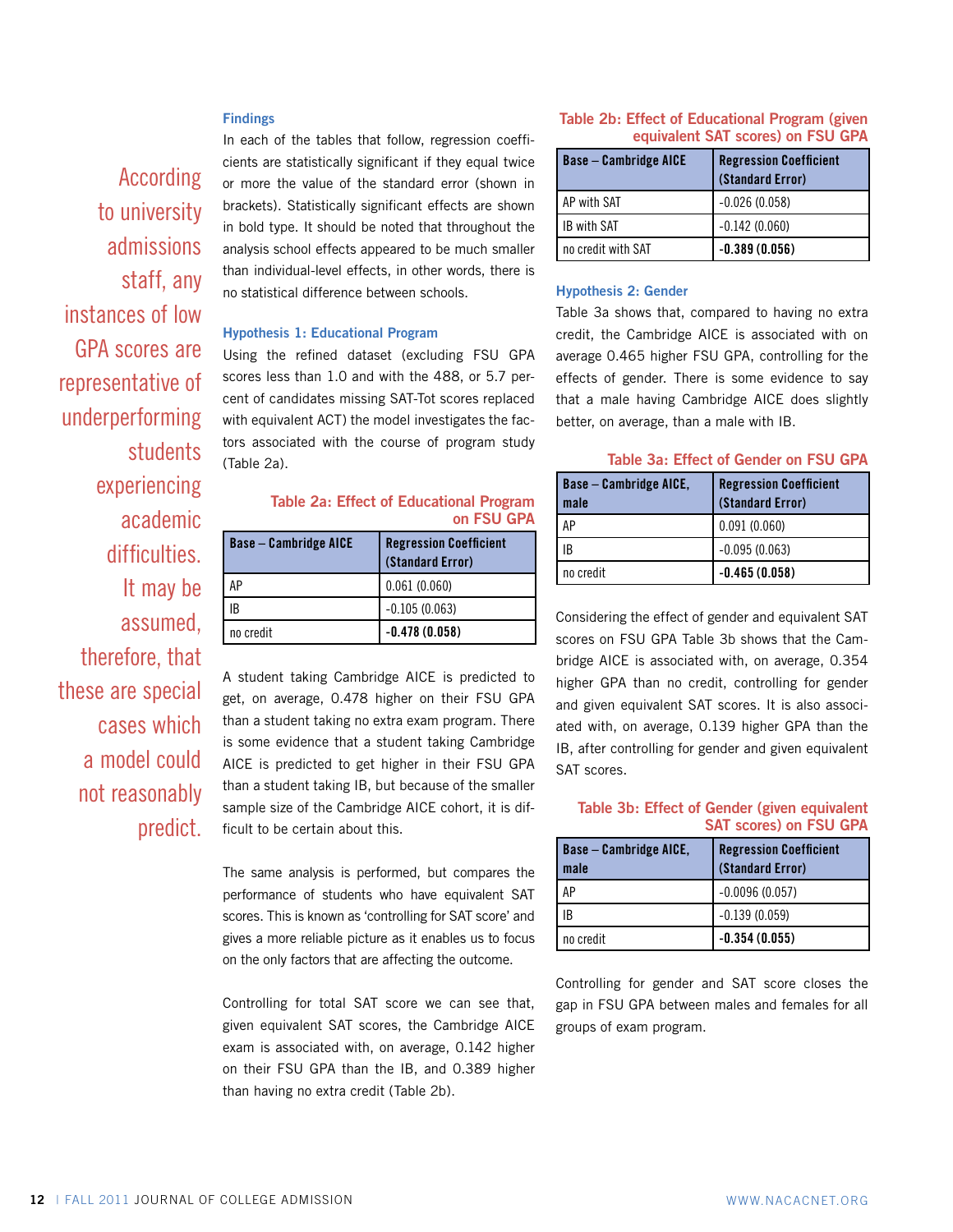#### **Hypothesis 3: Race**

Table 4a shows that black students perform, on average 0.305 points lower on their FSU GPA than white students, after controlling for examination program.

Controlling for race and SAT score (Table 4b), we see that black students perform on average 0.25 points less well on their FSU GPA compared with white students, which is better (a smaller gap in performance) than when SAT score is not controlled for.

**Table 4a: Effect of Race on FSU GPA**

| <b>Base – Cambridge AICE, white</b> | <b>Regression Coefficient (Standard Error)</b> |
|-------------------------------------|------------------------------------------------|
| AP                                  | 0.072(0.057)                                   |
| IB                                  | $-0.090(0.059)$                                |
| no credit                           | $-0.433(0.055)$                                |
| <b>Black</b>                        | $-0.305(0.020)$                                |
| Asian                               | $-0.115(0.033)$                                |
| Native American                     | 0.083(0.077)                                   |
| Hispanic                            | $-0.060(0.019)$                                |
| Unreported                          | $-0.041(0.060)$                                |
| Hawaiian                            | $-0.030(0.144)$                                |

Cambridge AICE students get, on average, 0.12 higher on FSU GPA than IB students, after controlling for race and SAT score, which is now significant. Asian and Hispanic students also do less poorly compared to white students, given equivalent SAT score, than if SAT score is not considered.

# **Table 4b: Effect of Race (given the same SAT scores) on FSU GPA**

| <b>Base - Cambridge AICE, white</b> | <b>Regression Coefficient (Standard Error)</b> |
|-------------------------------------|------------------------------------------------|
| AP                                  | 0.005(0.056)                                   |
| ΙB                                  | $-0.120(0.058)$                                |
| no credit                           | $-0.377(0.054)$                                |
| <b>Black</b>                        | $-0.250(0.021)$                                |
| Asian                               | $-0.109(0.033)$                                |
| Native American                     | 0.101(0.077)                                   |
| Hispanic                            | $-0.048(0.019)$                                |
| Unreported                          | $-0.054(0.060)$                                |
| Hawaiian                            | $-0.014(0.143)$                                |

Controlling for SAT score closes the gap in FSU GPA for all groups except IB.

## **Hypothesis 4: Gender and Race**

This model shows that black students have an FSU GPA that is on average 0.319 points lower than that of white students after controlling for gender (Table 5a), which is a slightly larger gap than when gender is not considered.

Controlling for gender means Hispanics have a slightly smaller FSU GPA.

| <b>Base - Cambridge AICE,</b><br>white, male | <b>Regression Coefficient</b><br>(Standard Error) |  |  |  |  |
|----------------------------------------------|---------------------------------------------------|--|--|--|--|
| AP                                           | 0.104(0.056)                                      |  |  |  |  |
| IB                                           | $-0.080(0.059)$                                   |  |  |  |  |
| no credit                                    | $-0.417(0.054)$                                   |  |  |  |  |
| <b>Black</b>                                 | $-0.319(0.020)$                                   |  |  |  |  |
| Asian                                        | $-0.100(0.033)$                                   |  |  |  |  |
| Native American                              | 0.072(0.076)                                      |  |  |  |  |
| Hispanic                                     | $-0.062(0.019)$                                   |  |  |  |  |
| Unreported                                   | $-0.044(0.059)$                                   |  |  |  |  |
| Hawaiian                                     | $-0.061(0.142)$                                   |  |  |  |  |

|  |  |  |  | Table 5a: Effect of Gender and Race on FSU GPA |  |  |  |  |  |
|--|--|--|--|------------------------------------------------|--|--|--|--|--|
|--|--|--|--|------------------------------------------------|--|--|--|--|--|

Controlling for gender, race and SAT score we see that black students have an FSU GPA that is 0.249 points lower than white students, which is a smaller gap in performance compared to when SAT score is not controlled for (Table 5b). Cambridge AICE students achieve, on average, 0.118 higher on FSU GPA than IB students, after controlling for race, gender and SAT score. There is also a smaller gap in performance between Asian and Hispanic students compared to white students, given equivalent SAT score and after controlling for gender, than if SAT score is not considered.

## **Table 5b: Effect of Gender and Race (given the same SAT scores) on FSU GPA**

| <b>Base – Cambridge AICE, white</b> | <b>Regression Coefficient (Standard Error)</b> |
|-------------------------------------|------------------------------------------------|
| AP                                  | 0.021(0.055)                                   |
| IB                                  | $-0.118(0.057)$                                |
| no credit                           | $-0.343(0.053)$                                |
| <b>Black</b>                        | $-0.249(0.020)$                                |
| Asian                               | $-0.091(0.033)$                                |
| Native American                     | 0.092(0.075)                                   |
| Hispanic                            | $-0.047(0.019)$                                |
| Unreported                          | $-0.060(0.059)$                                |
| Hawaiian                            | $-0.044(0.141)$                                |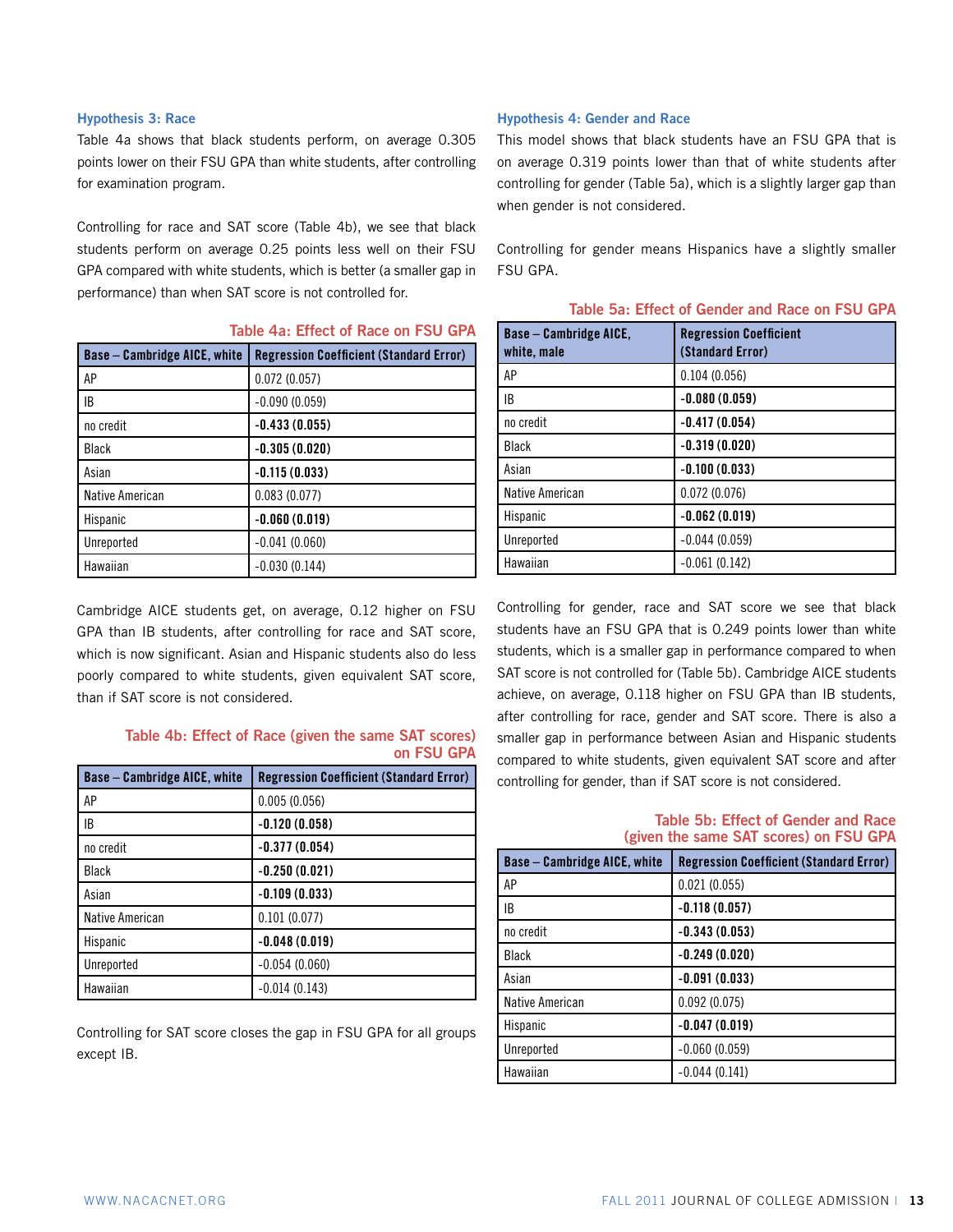# **Discussion**



The foregoing analysis has enabled researchers to test a number of hypotheses. The models show that following an examination program results in, on average, a better GPA than not following any extra credit.

The study has explored the link between high school quality (in terms of the educational program followed) to first-year university academic achievement using data supplied by FSU. The primary purpose of the research has been to highlight the predictive power of Cambridge AICE, and other students' characteristics in terms of preparing students for university and predicting freshman student performance at university.

The foregoing analysis has enabled researchers to test a number of hypotheses. The models show that following an examination program results in, on average, a better GPA than not following any extra credit.

In particular, the study has revealed that:

- there is no evidence of any statistical difference between Cambridge AICE and AP students on all of the tests carried out
- after controlling for SAT score, Cambridge AICE students achieve a higher GPA, on average, than IB students and students having no extra credit
- after controlling for gender and SAT score, Cambridge AICE students achieve a higher GPA, on average, than IB students and students having no extra credit
- after controlling for race and SAT score, white students achieve a higher GPA than black, Asian and Hispanic students. Cambridge AICE students achieve a higher GPA, on average, than IB students and students having no extra credit
- after controlling for gender, race and SAT score, Cambridge AICE students achieve a higher GPA, on average, than IB students and students having no extra credit.

#### **Study Limitations**

The focus of the research has been a case study. Although a case study methodology is not without its criticism (being a bounded investigation which suggests that outcomes are not readily generalizable), "compared to other methods, the strength of the case study method is its ability to examine, in-depth, a 'case' within its 'real-life' context" (Yin 2006, 111). Its adoption, therefore, is justified as a mode of situated inquiry, favoring uniqueness over generalizability.

The size of the data set was large—more than 8,500 students. This means the significance we can attach to the findings is increased. Even where the subsets were small—for example, of Cambridge AICE students there were 144—they were still sufficiently large for the analyses to be carried out. There were some subsets that were small, for example Native American and Hawaiian, which increases the risk of Type II errors. (This is the error of failing to observe a difference when in truth there is one—a false negative).

A common challenge in studies of this type is controlling for selection bias. The choice of educational program is not necessarily random. High schools have different characteristics and in mixed Cambridge/non-Cambridge high schools students may have a choice. Students also may choose a high school based on its use of program. It is not clear what determines the choice of acceleration mechanism. Is choice of educational program influenced by type of high school, extrinsic and intrinsic motivational aspects, institutional ethos, affective characteristics, parental status, socioeconomic constraints? Clearly information of this kind would enhance our understanding of future predictive validity findings.

#### **Future Work**

Further multilevel modelling work will include investigation of other variables that may explain student performance. One such measure of success relates to university enrollment status (as of the second fall after high school graduation), as well as university retention, that is, re-enrollment in a second year at the same institution (Robbins, et al. 2006). Other measures for consideration might include class type (whether Cambridge students do better with certain types of classes) or if certain behavioral measures, such as engagement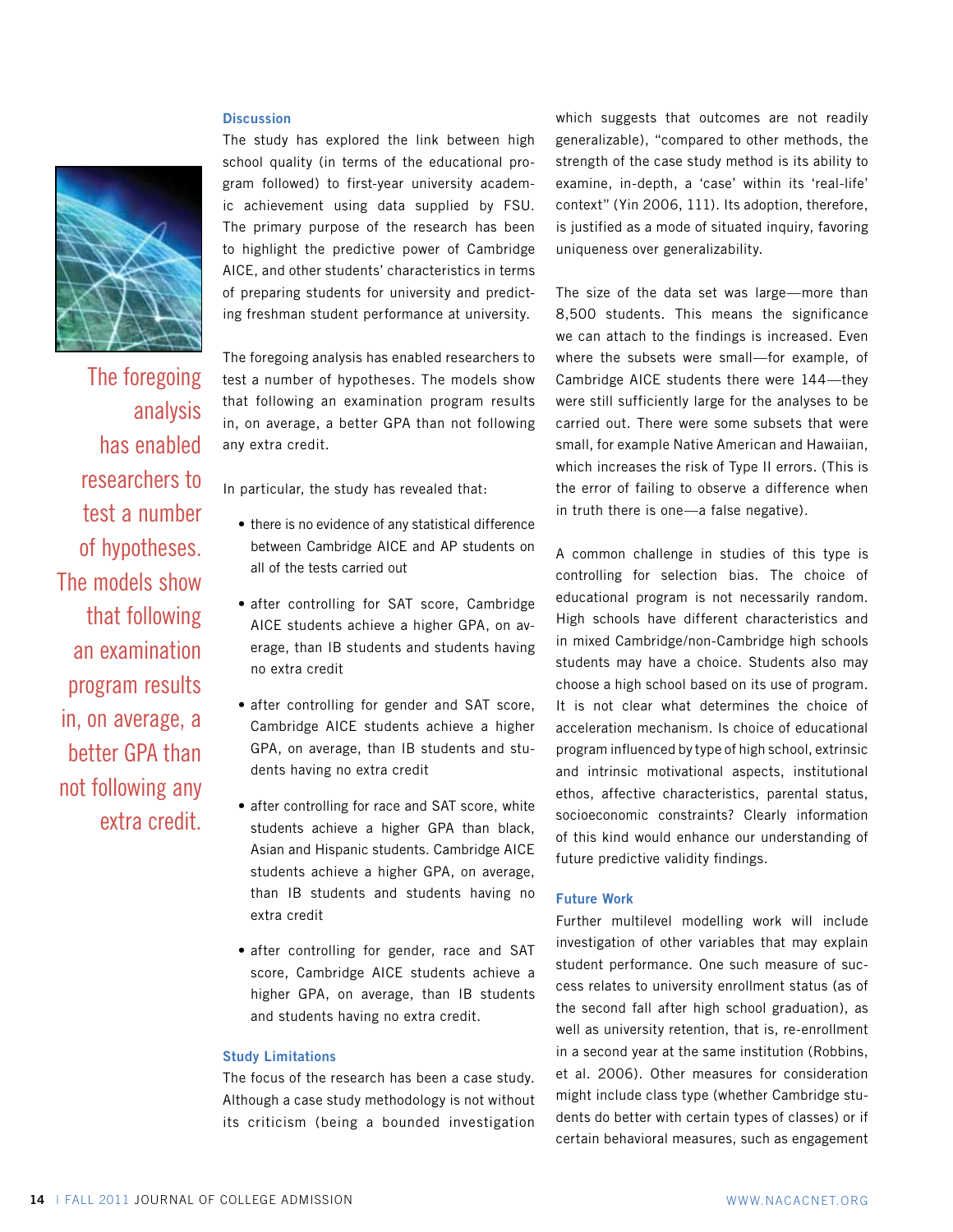**It is not clear what determines the choice of acceleration mechanism. Is choice of educational program influenced by type of high school, extrinsic and intrinsic motivational aspects, institutional ethos, affective characteristics, parental status, socioeconomic constraints?**

with research or study abroad, may be enhanced. Apart from the freshman year cumulative GPA measure of achievement, other university performance outcomes could be explored, for example, four-year cumulative GPA scores; freshman year attrition rates; and four-year graduation rates. Additionally, it would be informative to compare SAT critical reading and SAT mathematics scores in the above analyses, as there is some evidence that one is a better predictor of college success than the other.

All of the variables used for the above analyses come from university admission records. Student transcripts from the administrative archives of the university provide information about university career (type and number of exam passed, frequency of study, credit hours, etc.) and data relating to some characteristics of the high schools attended (type of school, final grades). However, a questionnaire given to students when they enter university would enable the collection of additional information on the students' characteristics such as reasons for choice of educational program and familial socioeconomic status.

A valuable, longitudinal exercise would be to track an entire cohort of Cambridge students from one particular high school through to final year of study. Questionnaire surveys together with interviews throughout the duration of an AICE program of study could be undertaken in order to determine extent of workload, attitudes to course/assessment and teachers'/students' perceptions of the course. This would be accompanied by follow-up interviews with students at university, the findings from which could be triangulated with GPA scores achieved at the end of the first year of undergraduate study and also at graduation.

Given the smaller numbers in the AICE, AP and IB groups, the case study nature of the research and the possible presence of unknown confounding variables between groups it would be

unwise to draw conclusions about the relative predictive strength of the three acceleration programs. Further work will be required to collect more data from FSU and other US universities. Cambridge has already obtained considerably smaller datasets from the universities of Maryland, Virginia and Michigan and the process of data collection is expected to continue over time.

#### **Acknowledgements**

We would like to thank John Barnhill (assistant vice president for enrollment, Florida State University) and Megan Benson (director, enrollment management operations office of admissions and records, Florida State University) for providing us with the university data and for their assistance and advice during the project. Thanks also to Sherry Reach (Cambridge US regional manager) and Bill Kolb (Cambridge US recognitions consultant) for their invaluable contributions throughout the course of this work.



Before leading a research team in the area of mainstream international examinations, **StUARt ShAw** worked on a range of Cambridge ESOL products with specific skill responsibilities for writing. He is particularly interested in demonstrating how Cambridge Assessment seeks to meet the demands of validity in their tests.



A background in applied mathematics, **ClARe BAIley** obtained a Ph.D. in mathematical modelling from Loughborough University, UK. She currently performs analysis and validation on a range of ESOL examinations and is interested in how numbers and data can be used to reveal an underlying picture of behavior.